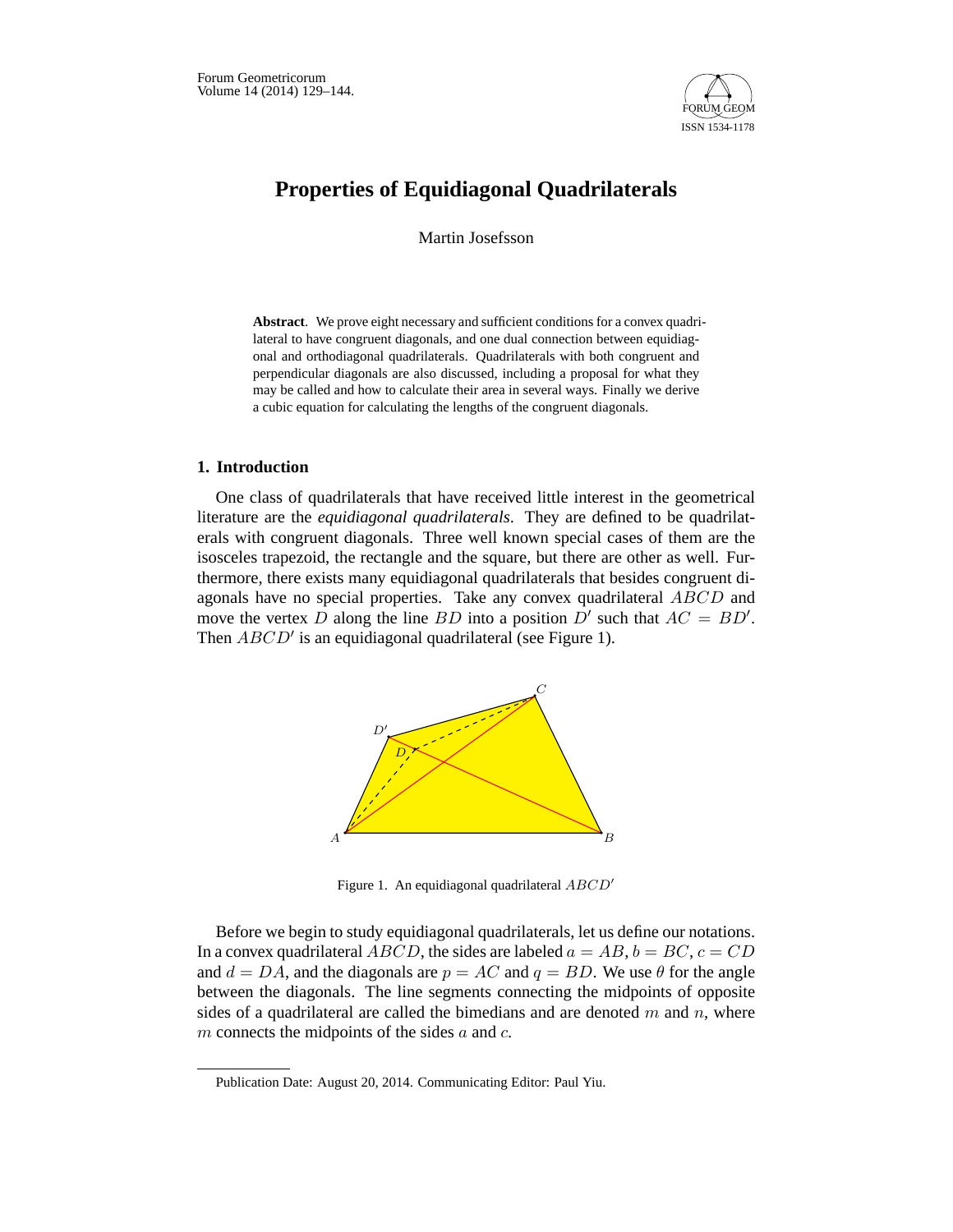# **2. Characterizations of equidiagonal quadrilaterals**

Of the seven characterizations for equidiagonal quadrilaterals that we will prove in this section, three have already appeared in our previous papers [11] and [12]. We include them here anyway for the sake of completeness. One of them is proved in a new way.

It is well known that the midpoints of the sides in any quadrilateral are the vertices of a parallelogram, called Varignon's parallelogram. The diagonals in this parallelogram are the bimedians of the original quadrilateral and the sides in the Varignon parallelogram are half as long as the diagonal in the original quadrilateral that they are parallel to. When studying equidiagonal quadrilaterals, properties of the Varignon parallelogram proves to be useful.



Figure 2. The Varignon parallelogram

Using the parallelogram law in the Varignon parallelogram yields (see Figure 2)

$$
m^{2} + n^{2} = 2\left(\left(\frac{p}{2}\right)^{2} + \left(\frac{q}{2}\right)^{2}\right)
$$

which is equivalent to

$$
p^2 + q^2 = 2(m^2 + n^2). \tag{1}
$$

This equality is valid in all convex quadrilaterals.

For the product of the diagonals we have a necessary and sufficient condition of equidiagonal quadrilaterals in terms of the bimedians.

**Proposition 1.** *The product of the diagonals* p *and* q *in a convex quadrilateral with bimedians* m *and* n *satisfies*

$$
pq \le m^2 + n^2
$$

*where equality holds if and only if it is an equidiagonal quadrilateral.*

*Proof.* By adding and subtracting 2pq to the left hand side of (1), we get

$$
2pq \le (p-q)^2 + 2pq = 2(m^2 + n^2).
$$

The inequality follows, with equality if and only if  $p = q$ .

The first part in the following theorem was proved by us as Theorem 7 (ii) in [11], but we repeat the short argument here.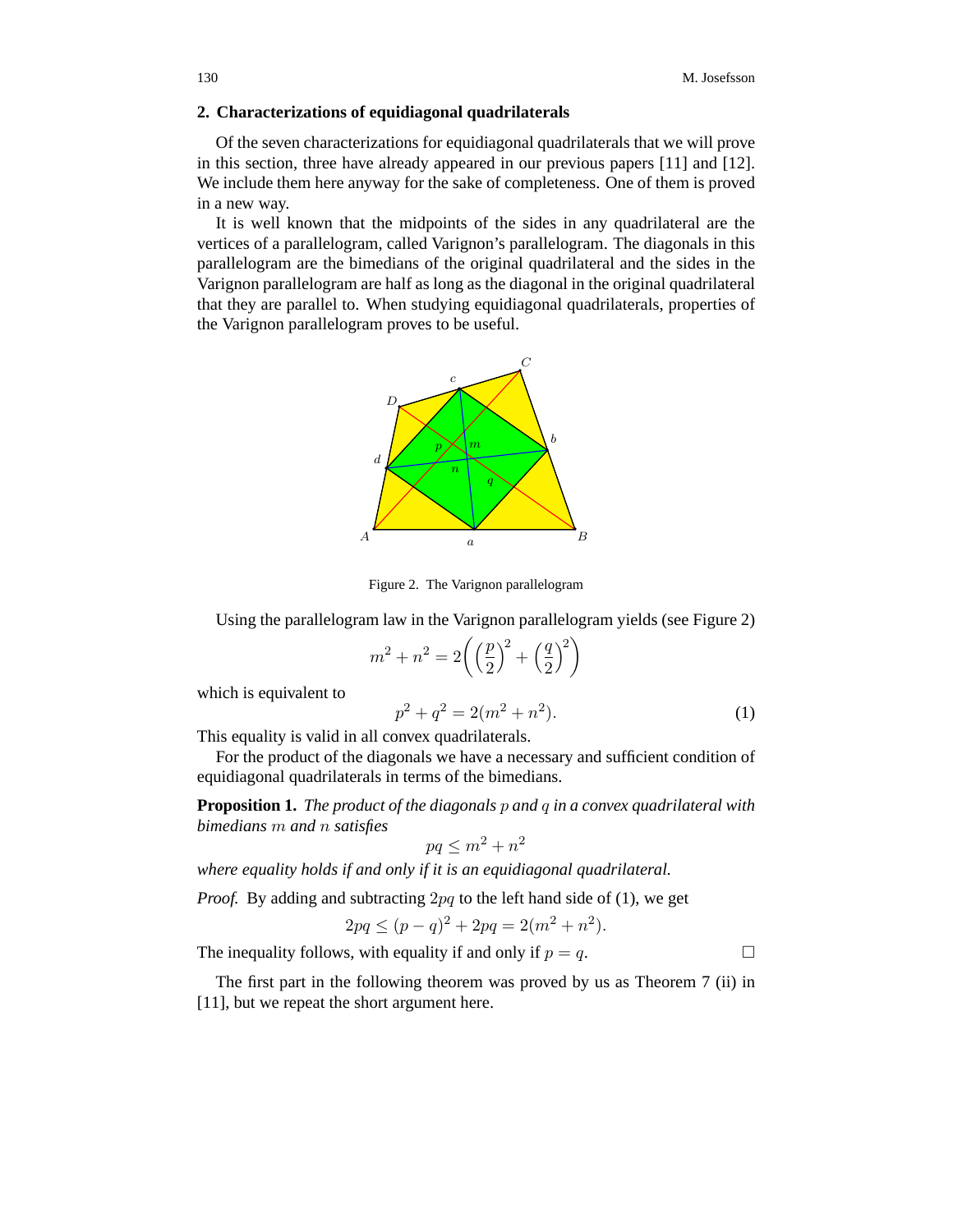**Theorem 2.** *A convex quadrilateral is equidiagonal if and only if* (i) *the bimedians are perpendicular, or* (ii) *the midpoints of its sides are the vertices of a rhombus.*

*Proof.* (i) It is well known that a quadrilateral has perpendicular diagonals if and only if the sum of the squares of two opposite sides is equal to the sum of the squares of the other two sides (see Theorem 1 in [11]). Hence we get

$$
p=q \Leftrightarrow \left(\frac{p}{2}\right)^2 + \left(\frac{p}{2}\right)^2 = \left(\frac{q}{2}\right)^2 + \left(\frac{q}{2}\right)^2 \Leftrightarrow m \perp n
$$

since opposite sides in a parallelogram are congruent.

(ii) A parallelogram is a rhombus if and only if its diagonals are perpendicular. Since the diagonals in the Varignon parallelogram are the bimedians of the original quadrilateral (see Figure 2), (ii) is equivalent to (i).  $\Box$ 

The next characterization is about the area of the quadrilateral. To prove it in a new way compared to what we did in [12, p.19], we need the following area formula for convex quadrilaterals. We cannot find a reference for this formula, but it is similar to one we derived in [10].

**Theorem 3.** *A convex quadrilateral with diagonals* p*,* q *and bimedians* m*,* n *has the area*

$$
K = \sqrt{m^2 n^2 - \left(\frac{p^2 - q^2}{4}\right)^2}.
$$

*Proof.* Rewriting (1), we have in all convex quadrilaterals

$$
(m2 - n2)2 + 4m2n2 = \left(\frac{p2 + q2}{2}\right)2.
$$
 (2)

Theorem 7 in [10] states that a convex quadrilateral has the area

$$
K = \frac{1}{2}\sqrt{p^2q^2 - (m^2 - n^2)^2}.
$$

Inserting (2) yields for the area

$$
4K^{2} = \frac{4p^{2}q^{2}}{4} + 4m^{2}n^{2} - \left(\frac{p^{2} + q^{2}}{2}\right)^{2} = 4m^{2}n^{2} - \left(\frac{p^{2} - q^{2}}{2}\right)^{2}
$$

and the formula follows.

**Corollary 4.** *The area of a convex quadrilateral is equal to the product of the bimedians if and only if it is an equidiagonal quadrilateral.*

*Proof.* In Theorem 3, we have that  $p = q$  if and only if  $K = mn$ .

 $\Box$ 

A direct consequence is another area formula, that also appeared in [12, p.19].

**Corollary 5.** *A convex quadrilateral with consecutive sides* a*,* b*,* c*,* d *is equidiagonal if and only if it has the area*

$$
K = \frac{1}{4}\sqrt{(2(a^2+c^2)-4v^2)(2(b^2+d^2)-4v^2)}
$$

*where* v *is the distance between the midpoints of the diagonals.*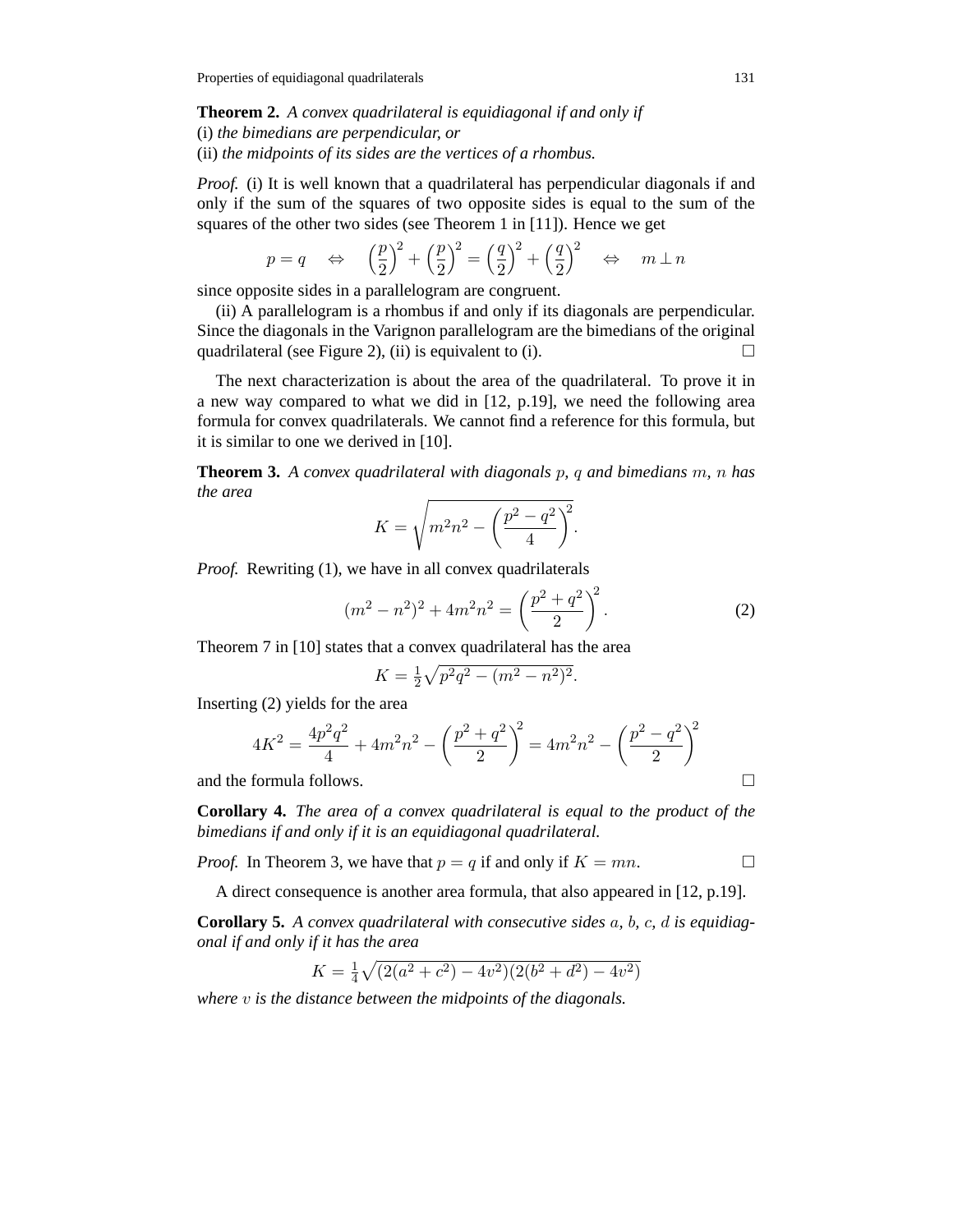*Proof.* The length of the bimedians in a convex quadrilateral are

$$
m = \frac{1}{2}\sqrt{2(b^2 + d^2) - 4v^2} \qquad \text{and} \qquad n = \frac{1}{2}\sqrt{2(a^2 + c^2) - 4v^2} \tag{3}
$$

according to [10, p.162]. Using these expressions in Corollary 4 directly yields this formula.  $\Box$ 

The next characterization is perhaps not so elegant in itself, but it will be used to derive a more symmetric one later on.

**Proposition 6.** *A convex quadrilateral* ABCD *with consecutive sides* a*,* b*,* c*,* d *is equidiagonal if and only if*

 $ab \cos B + cd \cos D = ad \cos A + bc \cos C.$ 

*Proof.* The quadrilateral is equidiagonal if and only if  $2p^2 = 2q^2$ , which, according to the law of cosines, is equivalent to (see Figure 2)

$$
a^2 + b^2 - 2ab\cos B + c^2 + d^2 - 2cd\cos D = a^2 + d^2 - 2ad\cos A + b^2 + c^2 - 2bc\cos C.
$$

Eliminating common terms and factors on both sides, this is equivalent to the equation in the proposition.  $\Box$ 

This lemma, which can be thought of as a law of sines for quadrilaterals and is very similar to the previous proposition, will be used in the next proof.

**Lemma 7.** *In a convex quadrilateral* ABCD *with consecutive sides* a*,* b*,* c*,* d*,*

 $ab \sin B + cd \sin D = ad \sin A + bc \sin C.$ 

*Proof.* By dividing the quadrilateral into two triangles using a diagonal, which can be done in two different ways, we have for its area that (see Figure 2)

$$
K = \frac{1}{2}ab\sin B + \frac{1}{2}cd\sin D = \frac{1}{2}ad\sin A + \frac{1}{2}bc\sin C.
$$

The equation in the lemma follows at once by doubling both sides of the second equality.  $\Box$ 

Now we come to our main characterization of equidiagonal quadrilaterals.

**Theorem 8.** *A convex quadrilateral* ABCD *with consecutive sides* a*,* b*,* c*,* d *is equidiagonal if and only if*

$$
(a2 - c2)(b2 - d2) = 2abcd(\cos(A - C) - \cos(B - D)).
$$

*Proof.* Squaring both sides of the equation in Lemma 7 yields

$$
a2b2 sin2 B + c2d2 sin2 D + 2abcd sin B sin D
$$
  
= 
$$
a2d2 sin2 A + b2c2 sin2 C + 2abcd sin A sin C
$$
 (4)

which is true in all convex quadrilaterals. Squaring the equation in Proposition 6, we have that a convex quadrilateral is equidiagonal if and only if

$$
a^{2}b^{2}\cos^{2} B + c^{2}d^{2}\cos^{2} D + 2abcd\cos B\cos D
$$
  
= 
$$
a^{2}d^{2}\cos^{2} A + b^{2}c^{2}\cos^{2} C + 2abcd\cos A\cos C.
$$
 (5)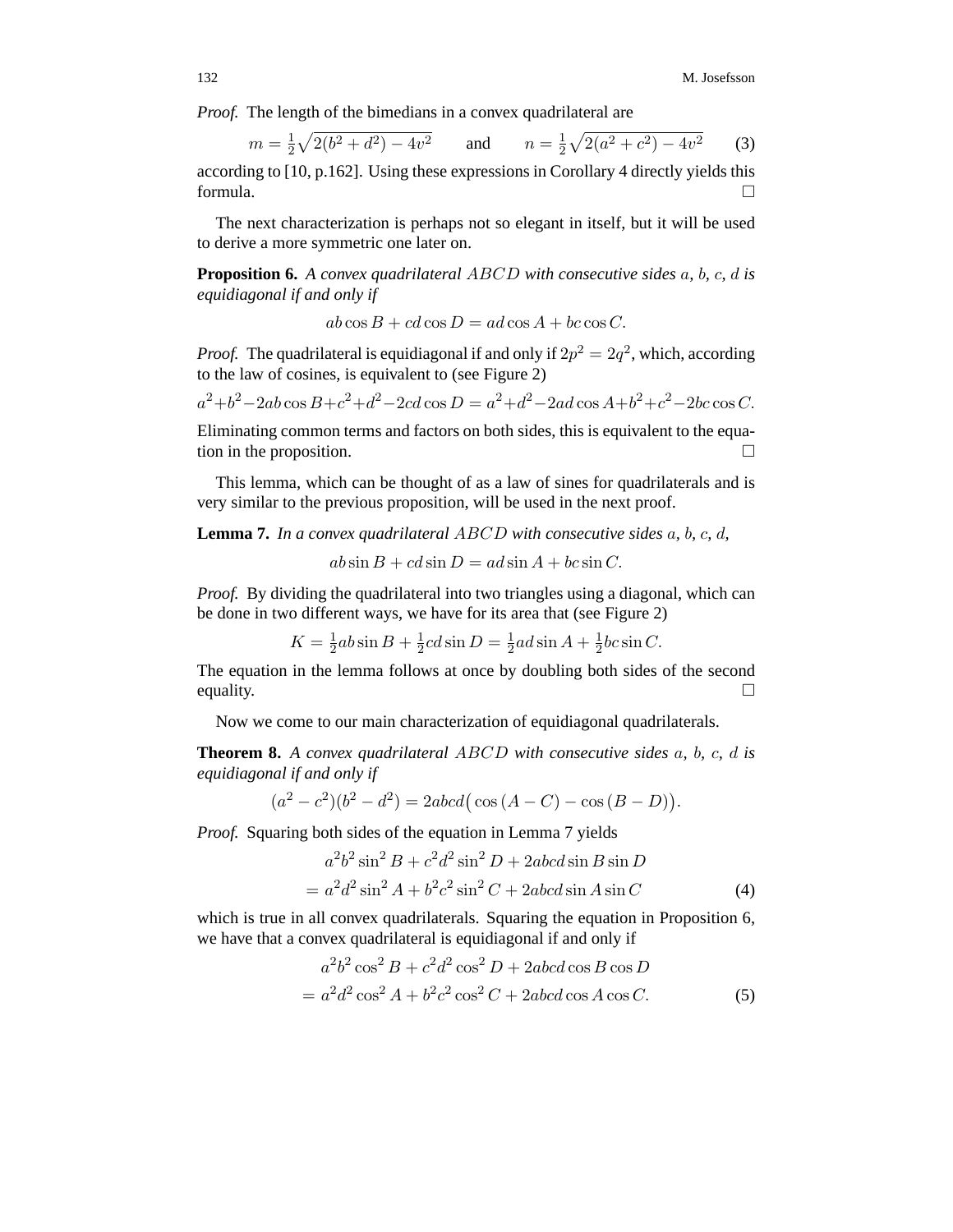By adding equations (4) and (5) and applying the identity  $\sin^2 \phi + \cos^2 \phi = 1$  four times, we get the following equality that is equivalent to the one in Proposition 6 (due to the property that  $x = y$  if and only if  $x + z = y + z$  for any z)

$$
a2b2 + c2d2 + 2abcd(\sin B \sin D + \cos B \cos D)
$$
  
= 
$$
a2d2 + b2c2 + 2abcd(\sin A \sin C + \cos A \cos C).
$$

Using the subtraction formula for cosine, this is equivalent to

$$
a^{2}b^{2} - a^{2}d^{2} - b^{2}c^{2} + c^{2}d^{2} = 2abcd \cos (A - C) - 2abcd \cos (B - D)
$$

which is factored into the equation in the theorem.

 $\Box$ 

**Corollary 9.** *Two opposite sides of an equidiagonal quadrilateral are congruent if and only if it is an isosceles trapezoid.*

*Proof.* Applying the trigonometric formula  $\cos \phi - \cos \psi = -2 \sin \frac{\phi + \psi}{2} \sin \frac{\phi - \psi}{2}$  and the sum of angles in a quadrilateral, we have that the equation in Theorem 8 is equivalent to

$$
(a + c)(a - c)(b + d)(b - d) = -4abcd\sin(A + B)\sin(A + D).
$$

Hence  $a = c$  or  $b = d$  is equivalent to  $A + B = \pi$  or  $A + D = \pi$ , which are well known characterizations of a trapezoid (see [13, p.24]).  $\Box$ 

#### **3. A new duality regarding congruent and perpendicular diagonals**

Theorem 7 in [11] can be reformulated to say that *a convex quadrilateral is equidiagonal if and only if its Varignon parallelogram is orthodiagonal, and the quadrilateral is orthodiagonal if and only if its Varignon parallelogram is equidiagonal.* Thus it gives a sort of dual connection between a quadrilateral and its Varignon parallelogram. Here we shall prove another duality between a quadrilateral and one quadrilateral associated with it. First let us remind the reader that if squares are erected outwards on the sides of a quadrilateral, then their centers are the vertices of a quadrilateral that is both equidiagonal and orthodiagonal.<sup>1</sup> This result is called van Aubel's theorem. It can be proved using elementary triangle geometry (see the animated proof at [7]) or basic properties of complex numbers as in [2, pp.62–64].

What happens if we exchange the squares for equilateral triangles? Problem 5 on the shortlist for the International Mathematical Olympiad in 1992 asked for a proof that the two line segments connecting opposite centroids of those triangles are perpendicular if the quadrilateral has congruent diagonals [6, p.269]. That problem covered only a quarter of the following theorem, since the converse statement as well as a dual one and its converse are also true. Essentially the same proof of part (i) was given at [15]. We have found no reference to neither the proof nor the statement of part (ii).

 $<sup>1</sup>$ An orthodiagonal quadrilateral is a quadrilateral with perpendicular diagonals.</sup>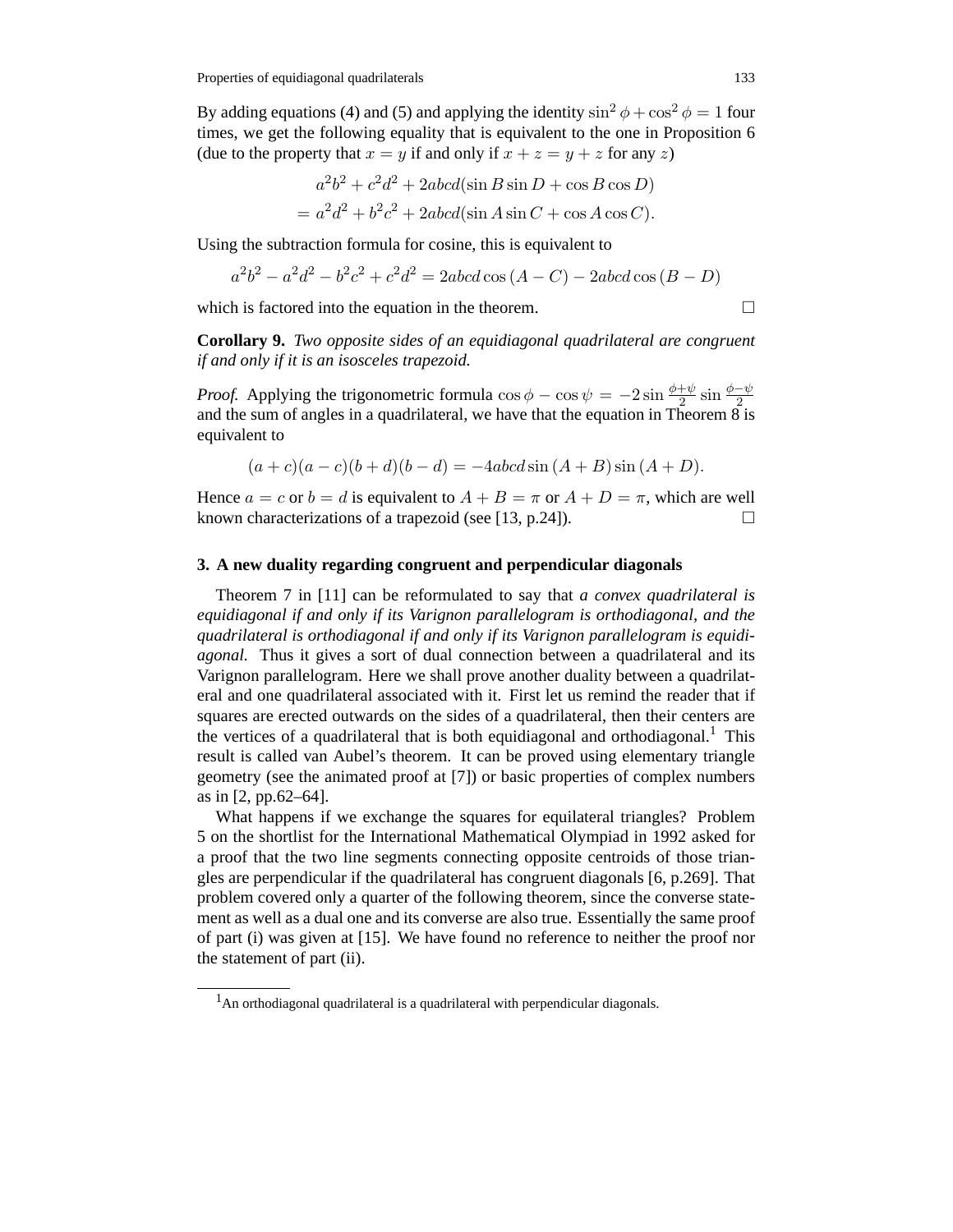**Theorem 10.** *Suppose equilateral triangles are erected outwards on the sides of a convex quadrilateral* ABCD*. Then the following characterizations hold:*

(i) ABCD *is an equidiagonal quadrilateral if and only if the triangle centroids are the vertices of an orthodiagonal quadrilateral.*

(ii) ABCD *is an orthodiagonal quadrilateral if and only if the triangle centroids are the vertices of an equidiagonal quadrilateral.*

*Proof.* (i) Let the triangle centroids be  $G_1$ ,  $G_2$ ,  $G_3$  and  $G_4$ . In an equilateral triangle with side  $x$ , the distance from the centroid to a vertex (equal to the circumradius  $R$ ) is  $R = \frac{x}{\sqrt{3}}$ . Applying the law of cosines in triangle  $G_1 A G_4$  yields (see Figure 3)

$$
(G_1 G_4)^2 = \left(\frac{a}{\sqrt{3}}\right)^2 + \left(\frac{d}{\sqrt{3}}\right)^2 - \frac{a}{\sqrt{3}} \cdot \frac{d}{\sqrt{3}} \cos\left(A + \frac{\pi}{3}\right)
$$
  
=  $\frac{a^2}{3} + \frac{d^2}{3} - \frac{ad}{3} \left(\frac{1}{2} \cos A - \frac{\sqrt{3}}{2} \sin A\right).$ 

In the same way we have

$$
(G_2 G_3)^2 = \frac{b^2}{3} + \frac{c^2}{3} - \frac{bc}{3} \left( \frac{1}{2} \cos C - \frac{\sqrt{3}}{2} \sin C \right),
$$
  

$$
(G_1 G_2)^2 = \frac{a^2}{3} + \frac{b^2}{3} - \frac{ab}{3} \left( \frac{1}{2} \cos B - \frac{\sqrt{3}}{2} \sin B \right),
$$
  

$$
(G_3 G_4)^2 = \frac{c^2}{3} + \frac{d^2}{3} - \frac{cd}{3} \left( \frac{1}{2} \cos D - \frac{\sqrt{3}}{2} \sin D \right).
$$

Thus, simplifying and collecting similar terms yields that

$$
(G_1G_2)^2 + (G_3G_4)^2 - (G_2G_3)^2 - (G_1G_4)^2
$$
  
=  $\frac{1}{6}$  (ad cos A + bc cos C - ab cos B - cd cos D)  
+  $\frac{\sqrt{3}}{6}$  (ab sin B + cd sin D - ad sin A - bc sin C).

The last parenthesis is equal to zero in all convex quadrilaterals (Lemma 7). Hence we have

$$
(G_1G_2)^2 + (G_3G_4)^2 = (G_2G_3)^2 + (G_1G_4)^2
$$
  
\n
$$
\Leftrightarrow \quad ab\cos B + cd\cos D = ad\cos A + bc\cos C,
$$

where the first equality is a well known characterization for  $G_1G_3 \perp G_2G_4$  (see Theorem 1 in [11]) and the second equality is true if and only if  $ABCD$  is equidiagonal according to Proposition 6.

(ii) This statement is trickier to prove with trigonometry, so instead we will use complex numbers. Let the vertices  $A, B, C$  and  $D$  of a convex quadrilateral be represented by the complex numbers  $z_1$ ,  $z_2$ ,  $z_3$  and  $z_4$  respectively. Also, let the centroids  $G_1, G_2, G_3$  and  $G_4$  of the equilateral triangles be represented by the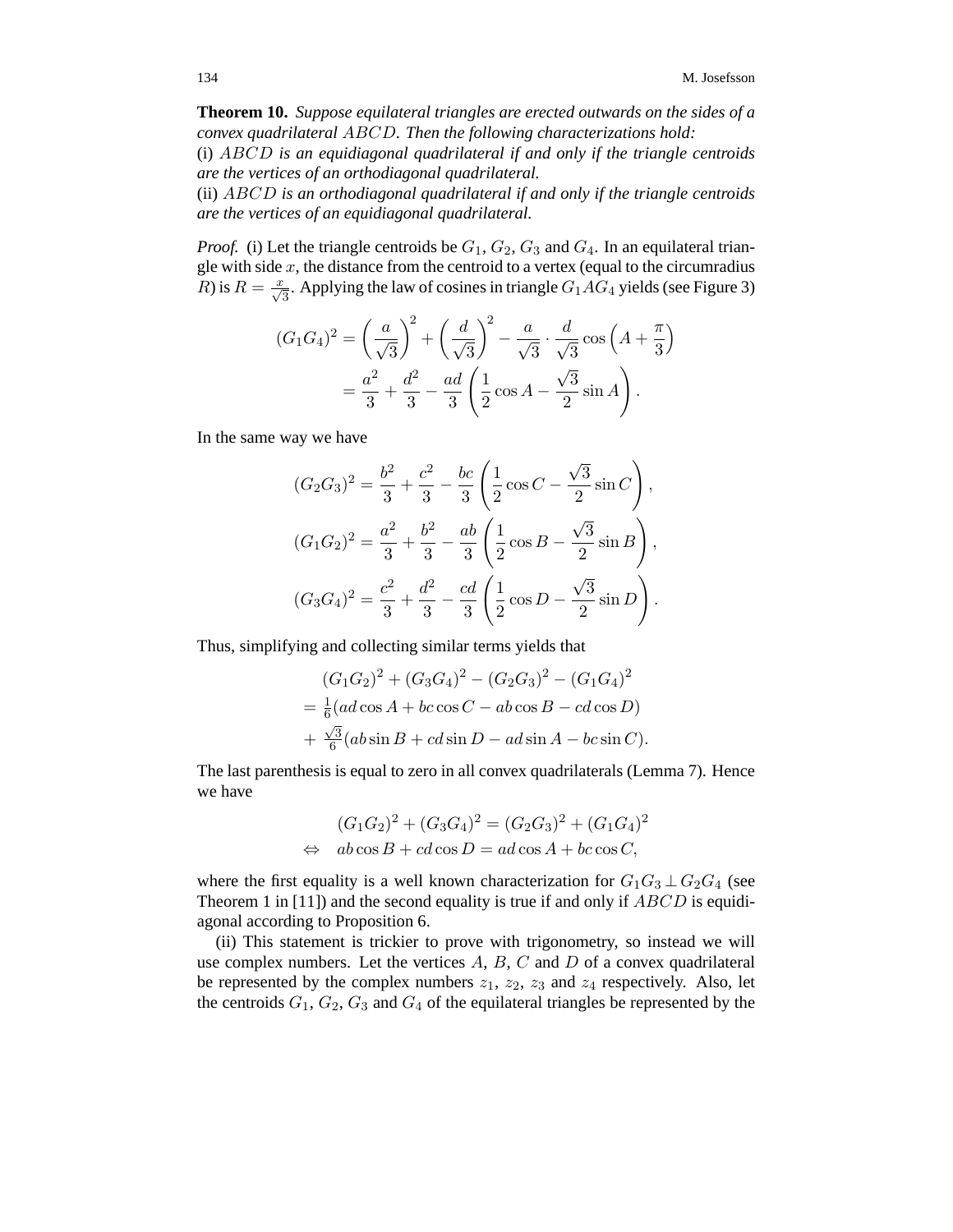

Figure 3. Four equilateral triangles and their centroids

complex numbers  $g_1, g_2, g_3$  and  $g_4$  respectively. The latter are related to the former according to

$$
g_1 = \frac{z_1 - z_2}{\sqrt{3}} e^{i\frac{\pi}{6}}, \quad g_2 = \frac{z_2 - z_3}{\sqrt{3}} e^{i\frac{\pi}{6}}, \quad g_3 = \frac{z_3 - z_4}{\sqrt{3}} e^{i\frac{\pi}{6}}, \quad g_4 = \frac{z_4 - z_1}{\sqrt{3}} e^{i\frac{\pi}{6}}.
$$

The proof will be in two parts.

(⇒) If *ABCD* is orthodiagonal, then  $z_3 - z_1 = i\mathcal{R}(z_4 - z_2)$  for some real number  $\mathcal{R} \neq 0$ . Using the expressions for the centroids, we get

$$
\begin{aligned} \left| \frac{g_3 - g_1}{g_4 - g_2} \right| &= \left| \frac{z_3 - z_4 - (z_1 - z_2)}{z_4 - z_1 - (z_2 - z_3)} \right| = \left| \frac{(z_3 - z_1) - (z_4 - z_2)}{(z_3 - z_1) + (z_4 - z_2)} \right| \\ &= \left| \frac{i\mathcal{R}(z_4 - z_2) - (z_4 - z_2)}{i\mathcal{R}(z_4 - z_2) + (z_4 - z_2)} \right| = \left| \frac{i\mathcal{R} - 1}{i\mathcal{R} + 1} \right| = \frac{\sqrt{1 + \mathcal{R}^2}}{\sqrt{1 + \mathcal{R}^2}} = 1 \end{aligned}
$$

where the exponential functions and the  $\sqrt{3}$  were canceled out in the first equality. This proves that the line segments connecting opposite centroids are congruent, so  $G_1G_2G_3G_4$  is an equidiagonal quadrilateral.

 $(\Leftarrow)$  If  $G_1G_2G_3G_4$  is equidiagonal, then according to the rewrite in the first part,

$$
|(z_3-z_1)-(z_4-z_2)|=|(z_3-z_1)+(z_4-z_2)|.
$$

We shall prove that this implies that  $z_3 - z_1$  and  $z_4 - z_2$  are perpendicular. Let us define the two new complex numbers  $w_1$  and  $w_2$  according to  $w_1 = z_3 - z_1$  and  $w_2 = z_4 - z_2$ . Thus we are to prove that if  $|w_1 - w_2| = |w_1 + w_2|$ , then  $w_1$  and  $w_2$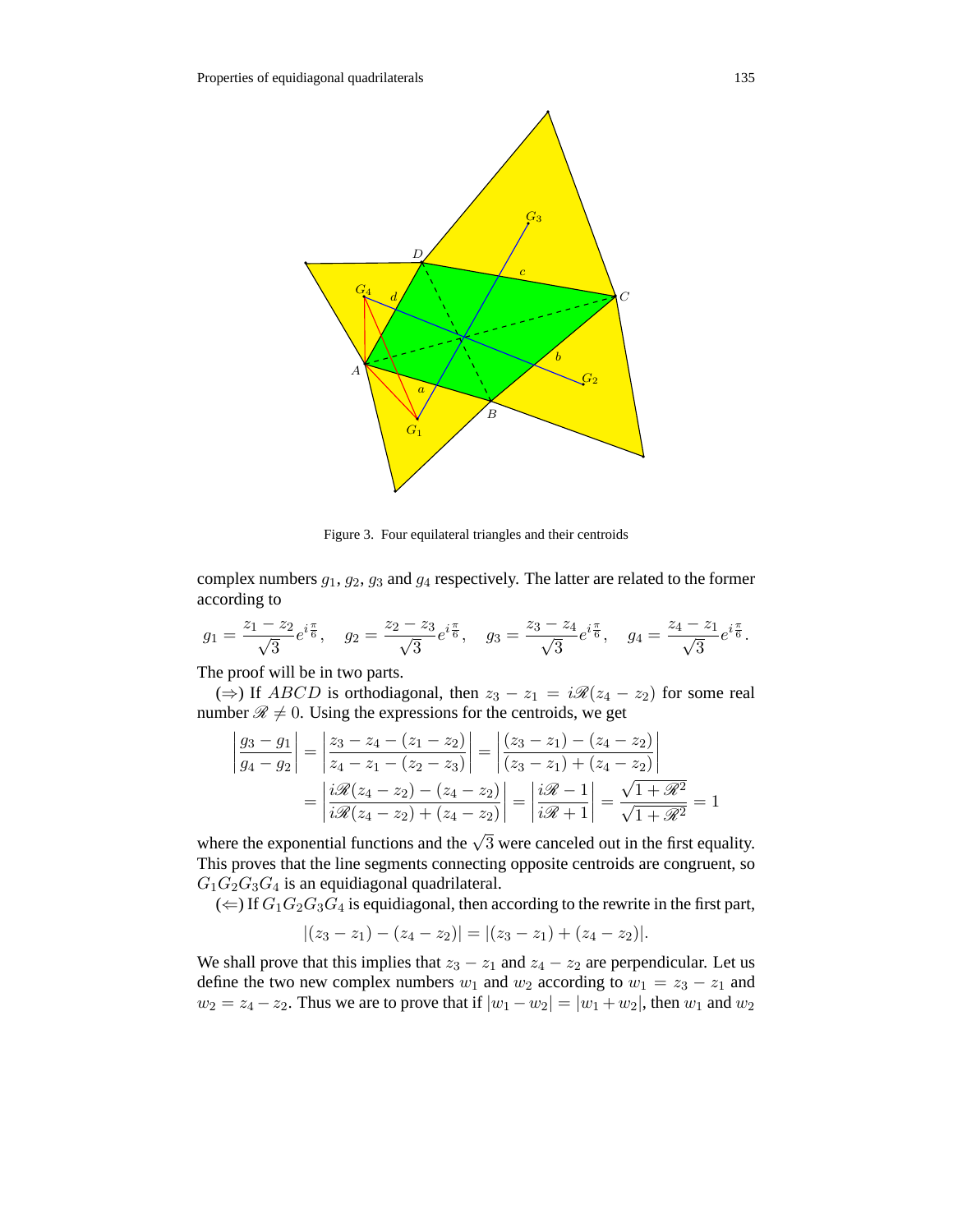are perpendicular. This is quite obvious from a geometrical perspective considering the vector nature of complex numbers, but we give an algebraic proof anyway. To this end we use the polar form. Thus we have  $w_1 = r_1(\cos \varphi_1 + i \sin \varphi_1)$  and  $w_2 = r_2(\cos\varphi_2 + i\sin\varphi_2)$ . We square the two equal absolute values and rewrite  $|w_1 - w_2|^2 = |w_1 + w_2|^2$  to get

$$
(r_1 \cos \varphi_1 - r_2 \cos \varphi_2)^2 + (r_1 \sin \varphi_1 - r_2 \sin \varphi_2)^2
$$
  
= 
$$
(r_1 \cos \varphi_1 + r_2 \cos \varphi_2)^2 + (r_1 \sin \varphi_1 + r_2 \sin \varphi_2)^2.
$$

Expanding these expressions and canceling equal terms, this is equivalent to

 $4r_1r_2(\cos\varphi_1\cos\varphi_2+\sin\varphi_1\sin\varphi_2)=0 \Leftrightarrow \cos(\varphi_1-\varphi_2)=0.$ 

The last equation has the valid solutions  $\varphi_1 - \varphi_2 = \pm \frac{\pi}{2}$ , which proves that the angle between  $w_1$  and  $w_2$  is a right angle. Hence  $ABCD$  is orthodiagonal.  $\Box$ 

Other generalizations of van Aubel's theorem concerning rectangles, rhombi and parallelograms can be found in [5] and [17].

### **4. Quadrilaterals that are both equidiagonal and orthodiagonal**

Consider Table 1, where three well known properties of the diagonals in seven of the most basic quadrilaterals are shown. The answer "no" refers to the general case for each quadrilateral. One thing is obvious, there is something missing here. No quadrilateral with just the two properties of perpendicular and congruent diagonals is included. This is because no name seems to have been given to this class of quadrilaterals.<sup>2</sup>

| Quadrilateral       | <b>Bisecting</b> | Perpendicular  | Congruent      |
|---------------------|------------------|----------------|----------------|
|                     | diagonals        | diagonals      | diagonals      |
| Trapezoid           | No               | N <sub>o</sub> | No             |
| Isosceles trapezoid | N <sub>o</sub>   | N <sub>0</sub> | Yes            |
| Kite                | N <sub>o</sub>   | Yes            | No             |
| Parallelogram       | Yes              | N <sub>o</sub> | N <sub>o</sub> |
| Rhombus             | Yes              | Yes            | No             |
| Rectangle           | Yes              | N <sub>0</sub> | Yes            |
| Square              | Yes              | Yes            | Yes            |

Table 1. Diagonal properties in basic quadrilaterals

Before we proceed, we quote in Table 2 in a somewhat expanded form a theorem we proved in [11, p.19]. The four properties on each line in this table are equivalent. The Varignon parallelogram properties follows directly from the fact

 ${}^{2}$ In [14, p.50] Gerry Leversha claims that such a quadrilateral is sometimes called a pseudosquare. We can however not find any other reference for that use of the name (neither on the web nor in any geometry books or papers we know of). Instead a Google search indicates that a pseudo-square is a squares with four cut off vertices.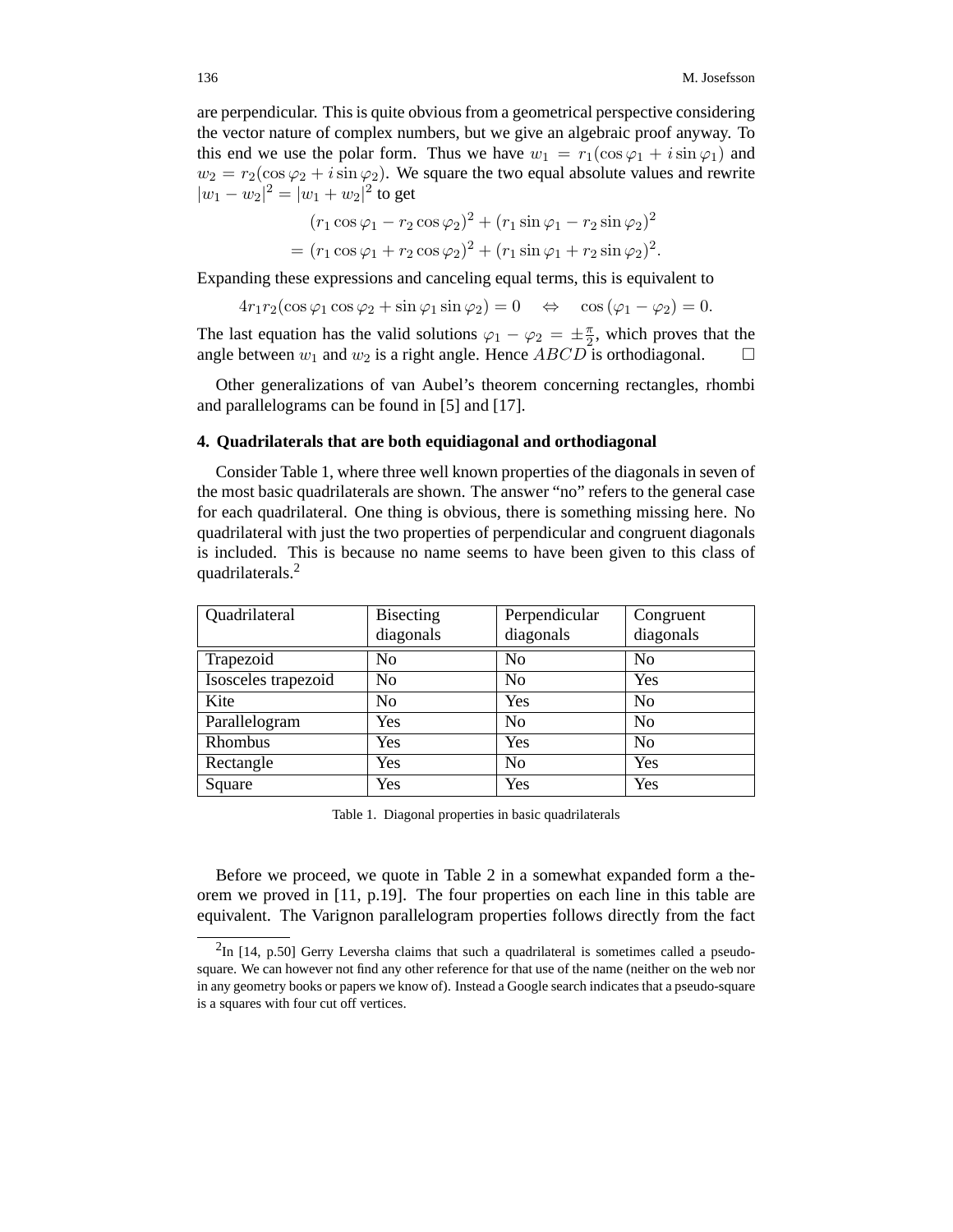| Original      | Diagonal    | <b>Bimedian</b> | Varignon      |
|---------------|-------------|-----------------|---------------|
| quadrilateral | property    | property        | parallelogram |
| Equidiagonal  | $p = q$     | $m\perp n$      | Rhombus       |
| Orthodiagonal | $p \perp q$ | $m = n$         | Rectangle     |

that a parallelogram is a rhombus if and only if its diagonals are perpendicular, and it is a rectangle if and only if its diagonals are congruent [4, p.53].

Table 2. Special cases of the Varignon parallelogram

The bimedians of a convex quadrilateral are the diagonals of its Varignon parallelogram, so the original quadrilateral has congruent and perpendicular diagonals if and only if the Varignon parallelogram has perpendicular and congruent diagonals (see Table 2). For such quadrilaterals, the Varignon parallelogram is a square, and this is a characterization of those quadrilaterals with congruent and perpendicular diagonals since a parallelogram is a square if and only if it is both a rhombus and a rectangle. Thus we have the following two necessary and sufficient conditions.

**Theorem 11.** *A convex quadrilateral has congruent and perpendicular diagonals if and only if*

(i) *the bimedians are perpendicular and congruent, or*

(ii) *the midpoints of its sides are the vertices of a square.*

So what shall we call these quadrilaterals? They are both equidiagonal and orthodiagonal, but trying to combine the two words yields no good name. The individual words describe the defining properties of these quadrilaterals. With that and Theorem 11 in mind, we propose that a quadrilateral with congruent and perpendicular diagonals is called a *midsquare quadrilateral* (see Figure 4).



Figure 4. A midsquare quadrilateral and its Varignon square

Three special cases of midsquare quadrilaterals are orthodiagonal isosceles trapezoids, equidiagonal kites and squares.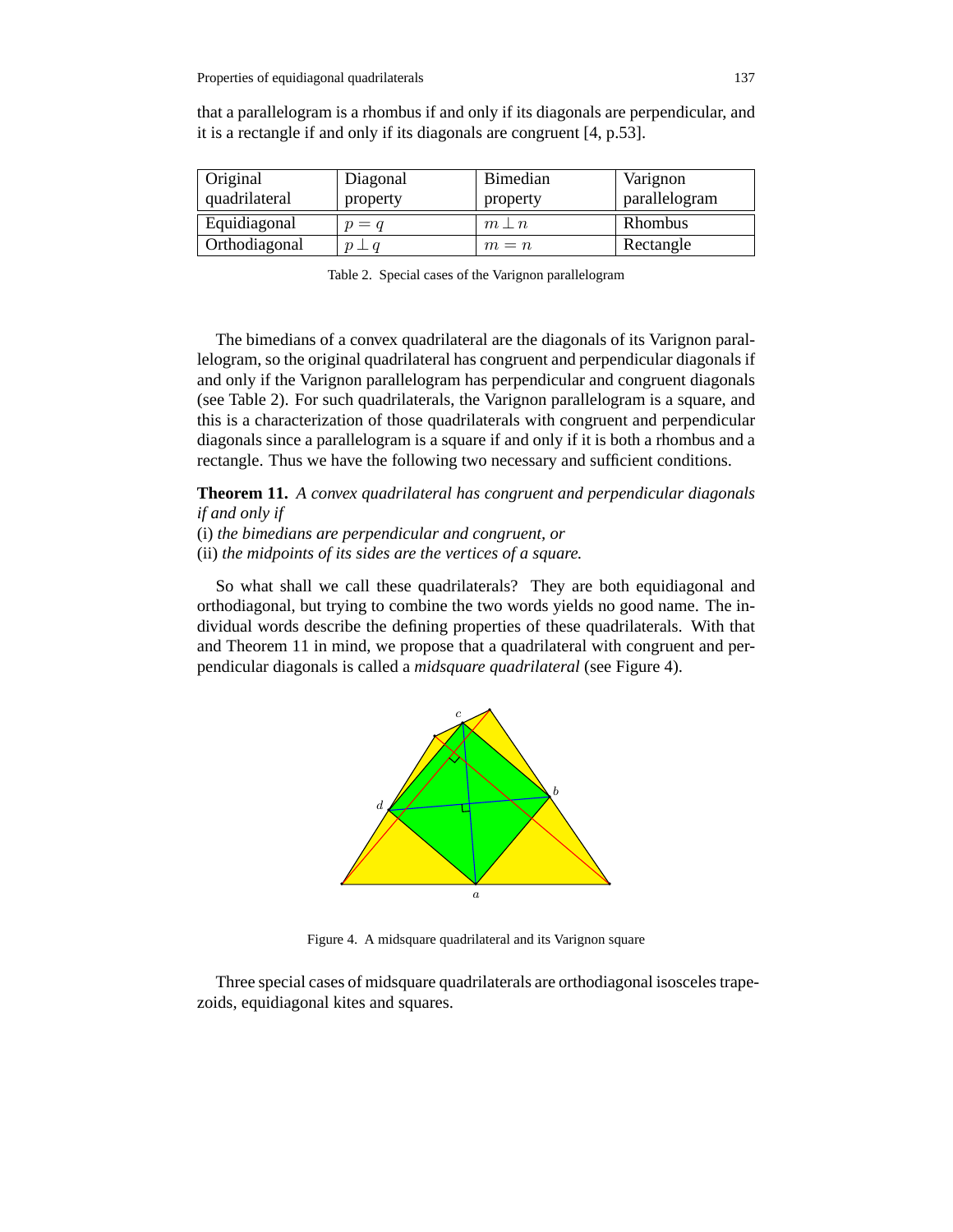**Proposition 12.** *A midsquare quadrilateral is a square if and only if its diagonals bisect each other.*

*Proof.* If the diagonals of a midsquare quadrilateral bisect each other, it is obvious that it is a square since the diagonals divide it into four congruent right triangles with equal legs.

Conversely it is a well known property that in a square, the diagonals bisect each other.  $\Box$ 

After having given a name for this neglected type of quadrilateral, we now consider its area. The first formula in the following proposition has been known at least since 1962 according to [3, p.132].

**Proposition 13.** *A convex quadrilateral with diagonals* p*,* q *and bimedians* m*,* n *is a midsquare quadrilateral if and only if its area is given by*

$$
K = \frac{1}{4}(p^2 + q^2)
$$
 or  $K = \frac{1}{2}(m^2 + n^2)$ .

*Proof.* Using the identity  $(p-q)^2 = p^2 + q^2 - 2pq$ , the area of a convex quadrilateral satisfies (see [8])

$$
K = \frac{1}{2}pq\sin\theta = \frac{1}{4}(p^2 + q^2 - (p - q)^2)\sin\theta \le \frac{1}{4}(p^2 + q^2)
$$

where equality holds if and only if  $p = q$  and  $p \perp q$ .

The second formula follows at once from the first by using equality (1).  $\Box$ 

Since the two diagonals and the two bimedians are individually congruent in a midsquare quadrilateral, its area can be calculated with the four simple formulas

$$
K = \frac{1}{2}p^2 = \frac{1}{2}q^2 = m^2 = n^2.
$$
 (6)

The next proposition gives more area formulas for midsquare quadrilaterals.

**Proposition 14.** *A convex quadrilateral with consecutive sides* a*,* b*,* c*,* d *is a midsquare quadrilateral if and only if its area is given by*

$$
K = \frac{1}{4}(2(a^2 + c^2) - 4v^2) = \frac{1}{4}(2(b^2 + d^2) - 4v^2)
$$

*where* v *is the distance between the midpoints of the diagonals.*

*Proof.* A convex quadrilateral has congruent diagonals if and only if its area is the product of the bimedians according to Corollary 4. Since the diagonals are perpendicular if and only if the bimedians are congruent (Table 2), the two area formulas follows at once using (3).  $\Box$ 

**Corollary 15.** *A convex quadrilateral with consecutive sides* a*,* b*,* c*,* d *is a square if and only if its area is*

$$
K = \frac{1}{2}(a^2 + c^2) = \frac{1}{2}(b^2 + d^2).
$$

*Proof.* These formulas are a direct consequence of the last proposition since a convex quadrilateral is a square if and only if it is a midsquare quadrilateral with bisecting diagonals ( $v = 0$ ) according to Proposition 12.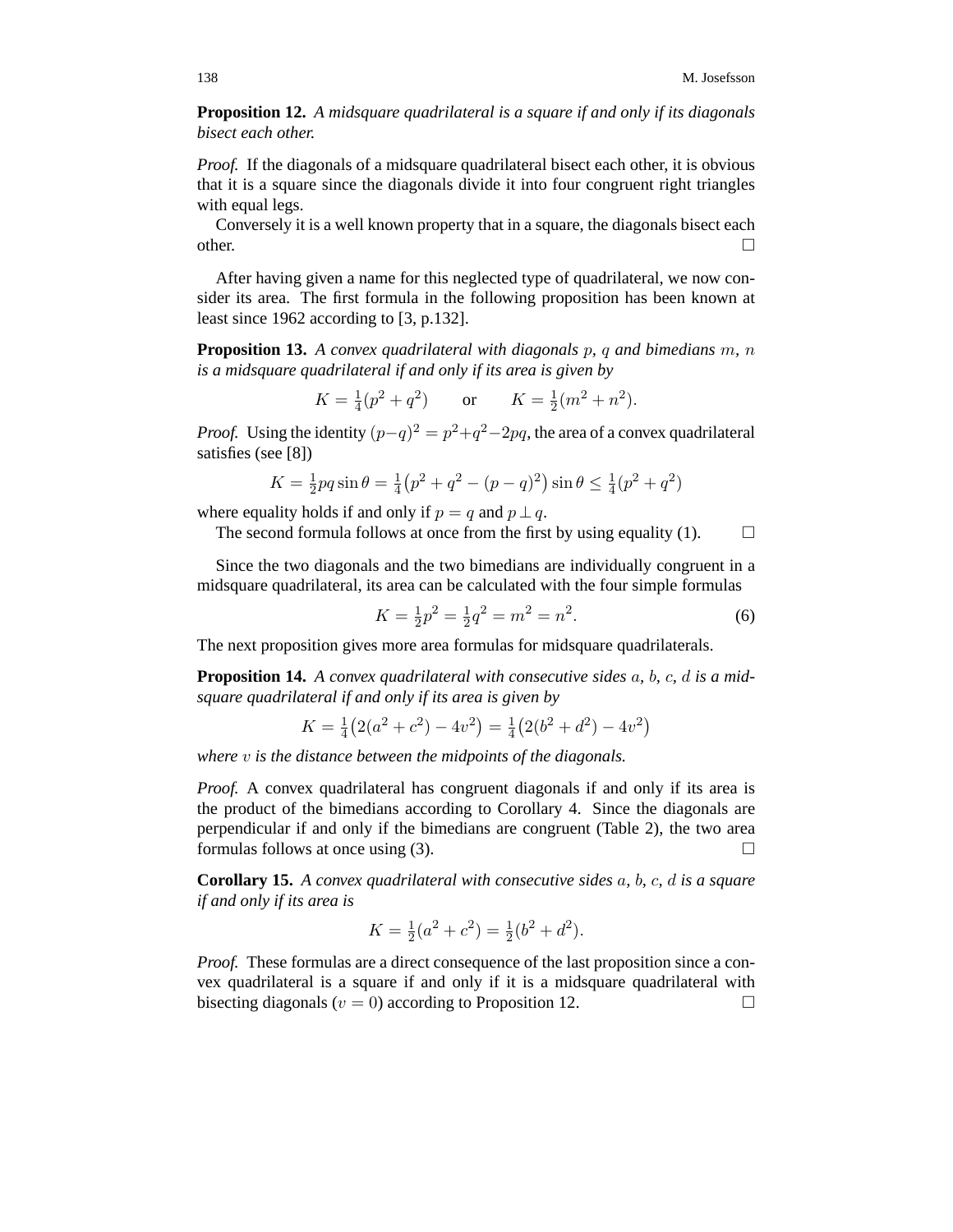Now we come to an interesting question. Can we calculate the area of a midsquare quadrilateral knowing only its four sides? The answer is yes. The origin for the next theorem is a solved problem we found in the pleasant book [9, pp.179– 180]. There Heilbron states that this area is given by

$$
K = \frac{1}{4} \left( a^2 + c^2 + \sqrt{2(a^2c^2 + b^2d^2)} \right).
$$

He starts his derivation thoroughly, but at the end, when he obtains a quadratic equation, he merely claims that solving it will provide the formula he was supposed to derive. When we started to analyze the solutions to this equation in more detail, we began to smell a rat, and eventually realized that Heilbrons formula is in fact incorrect. We will motivate this after our proof of the correct formula.

**Theorem 16.** *A midsquare quadrilateral with consecutive sides* a*,* b*,* c*,* d *has the area*

$$
K = \frac{1}{4} \left( a^2 + c^2 + \sqrt{4(a^2c^2 + b^2d^2) - (a^2 + c^2)^2} \right).
$$



Figure 5. The diagonal parts in a midsquare quadrilateral

*Proof.* We use notations on the sides and the diagonal parts as in Figure 5, where  $w + x = y + z = p$  since the diagonals are congruent. The area is given by  $K = \frac{1}{2}p^2$ , so we need to express a diagonal p in terms of the sides. Using the Pythagorean theorem, we get

$$
a2 - b2 = w2 - x2 = (w + x)(w - x) = p(2w - p)
$$

and similar  $b^2 - c^2 = p(2y - p)$ . Thus we have

$$
a^2 - b^2 + p^2 = 2pw
$$
 and  $b^2 - c^2 + p^2 = 2py$ .

Squaring and adding these yields

$$
(a2 - b2 + p2)2 + (b2 - c2 + p2)2 = 4p2(w2 + y2) = 4p2a2
$$

where we used the Pythagorean theorem again in the last equality. Expanding and simplifying results in a quadratic equation in  $p^2$ :

$$
2p4 - 2(a2 + c2)p2 + (a2 – b2)2 + (b2 – c2)2 = 0.
$$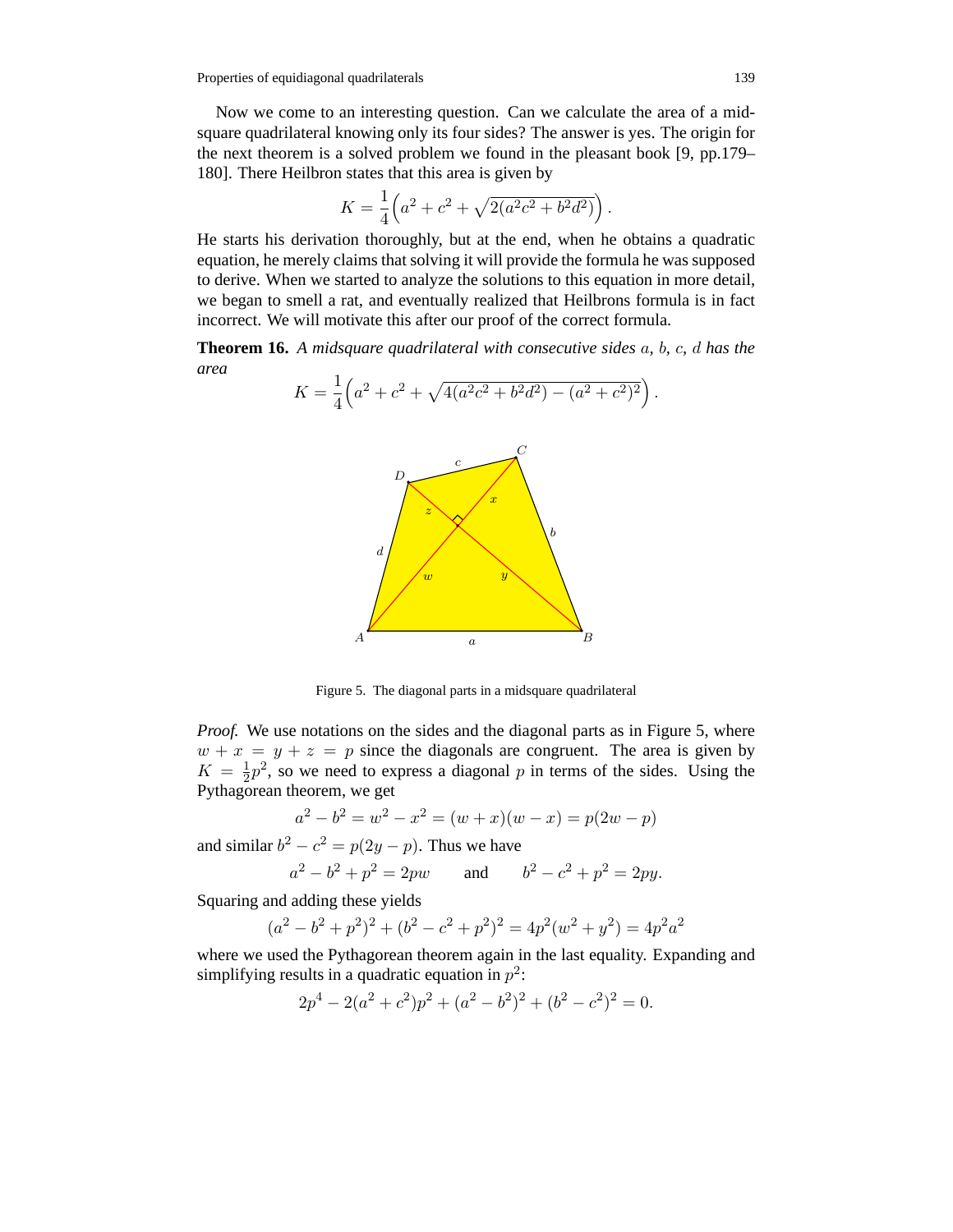This has the solutions

$$
p^2 = \frac{a^2 + c^2 \pm \sqrt{-a^4 - c^4 + 2a^2c^2 - 4b^4 + 4a^2b^2 + 4b^2c^2}}{2}.
$$

The radicand can be simplified to

$$
-a^4 - c^4 + 2a^2c^2 + 4b^2d^2 = 4(a^2c^2 + b^2d^2) - (a^2 + c^2)^2
$$

where we used  $a^2 - b^2 + c^2 = d^2$  (see Theorem 1 in [11]). Thus

$$
p^2 = \frac{1}{2} \left( a^2 + c^2 \pm \sqrt{4(a^2c^2 + b^2d^2) - (a^2 + c^2)^2} \right). \tag{7}
$$

To decide the correct sign we study the special case when the quadrilateral is a square. Using  $a = b = c = d$  in (7) yields

$$
p^2 = \frac{1}{2}(2a^2 \pm 2a^2)
$$

where we see that the solution with the negative sign is obviously false. The area formula now follows when inserting (7) into  $K = \frac{1}{2}p^2$ .  $\Box$ 

Note that it is easy to get formulas for the lengths of the diagonals and the bimedians in a midsquare quadrilateral in terms of the sides. We simply have to combine (6) and Theorem 16.

*Remark.* Let us comment on the formula suggested by Heilbron. It gives the correct area for a square, so we need to do a more thorough investigation. If his formula were correct, it would mean that  $2(a^2c^2 + b^2d^2) = (a^2 + c^2)^2$ . But then his formula could be simplified to  $K = \frac{1}{2}(a^2 + c^2)$ . According to Corollary 15, this is a characterization for a square. Hence his formula must be incorrect, since the quadrilateral has perpendicular and congruent diagonals, but need not to be a square. Another way to dispute it is by considering a right kite with  $a = d$ and  $c = b$ . It has the area  $K = ac$ , but Heilbrons formula gives  $K = \frac{1}{4}(a + c)^2$ . Equating these expressions yields  $(a-c)^2 = 0$  which again imply the quadrilateral must be a square, which it is not.

#### **5. When are certain quadrilaterals equidiagonal?**

So far we have several ways of determining when a convex quadrilateral is equidiagonal. An isosceles trapezoid, a rectangle and a square are always equidiagonal, but how can we know when the diagonals are congruent in other basic quadrilaterals, such as a parallelogram or a cyclic quadrilateral?

**Theorem 17.** *The following characterizations hold:*

- (i) *A parallelogram is equidiagonal if and only if it is a rectangle.*
- (ii) *A rhombus is equidiagonal if and only if it is a square.*
- (iii) *A trapezoid is equidiagonal if and only if it is an isosceles trapezoid.*
- (iv) *A cyclic quadrilateral is equidiagonal if and only if it is an isosceles trapezoid.*

*Proof.* (i) In a parallelogram  $ABCD$  with the two different side lengths a and b, the law of cosines yields that

$$
p^2 = q^2 \quad \Leftrightarrow \quad a^2 + b^2 - 2ab\cos B = a^2 + b^2 - 2ab\cos A \quad \Leftrightarrow \quad A = B.
$$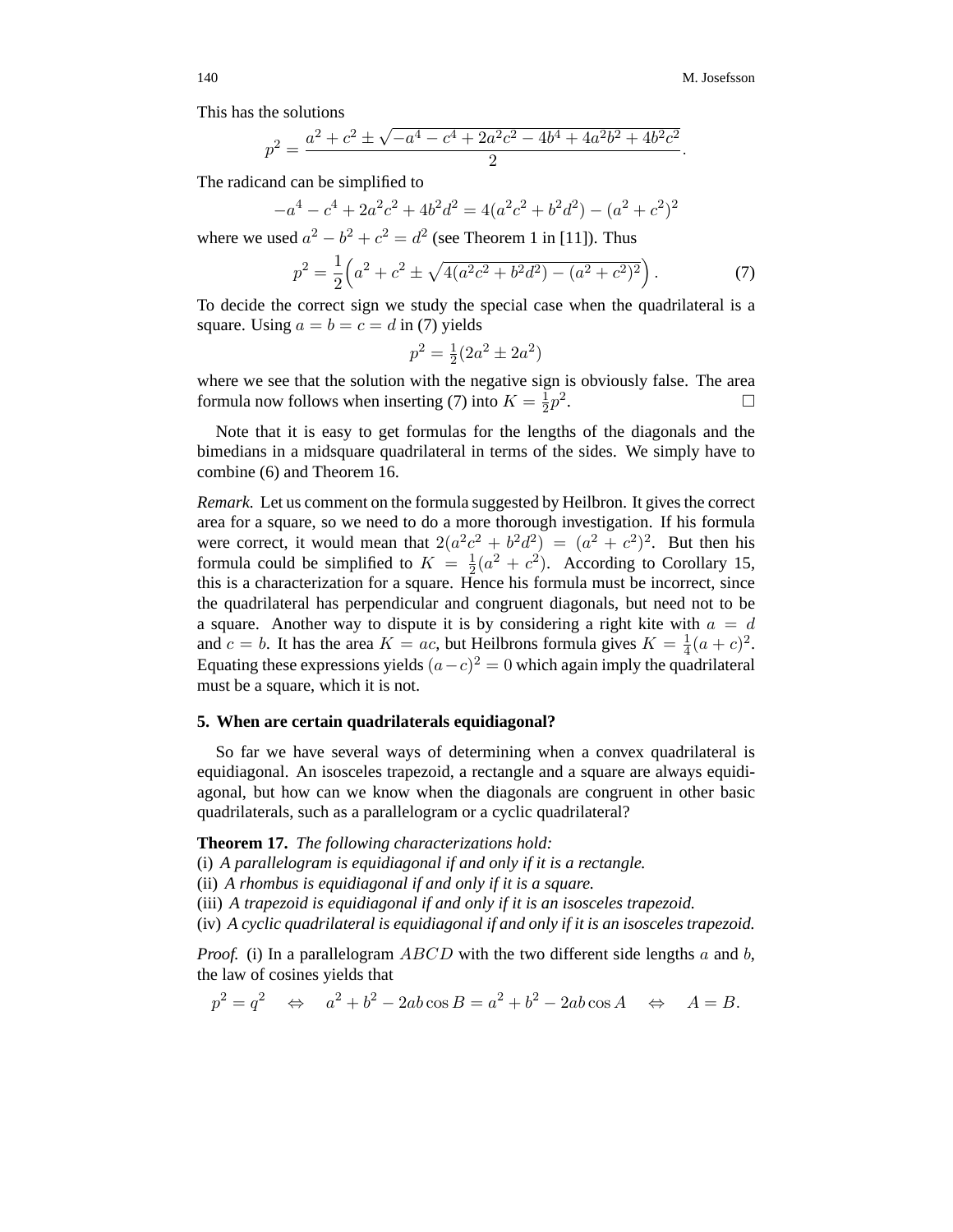Properties of equidiagonal quadrilaterals 141

Two adjacent angles in a parallelogram are equal if and only if it is a rectangle.

(ii) The first part of the proof is the same as in (i) except that  $a = b$ , which does not effect the outcome. Two adjacent angles in a rhombus are equal if and only if it is a square.

(iii) The lengths of the diagonals in a trapezoid with consecutive sides  $a, b, c, d$ are given by (see [13, p.31])

$$
p = \sqrt{\frac{ac(a-c) + ad^2 - cb^2}{a-c}} \qquad \text{and} \qquad q = \sqrt{\frac{ac(a-c) + ab^2 - cd^2}{a-c}}
$$

where  $a \parallel c$  and  $a \neq c$ . Thus we get

$$
p^2 = q^2
$$
  $\Leftrightarrow$   $ad^2 - cb^2 = ab^2 - cd^2$   $\Leftrightarrow$   $(a - c)(d^2 - b^2) = 0.$ 

Since  $a \neq c$ , the only valid solution is  $b = d$ , so we have an isosceles trapezoid.

(iv) In a cyclic quadrilateral we can apply Ptolemy's second theorem, according to which (see  $[1, p.65]$ )

$$
\frac{p}{q} = \frac{ad + bc}{ab + cd}.
$$

**Hence** 

$$
p = q \quad \Leftrightarrow \quad ab + cd = ad + bc \quad \Leftrightarrow \quad (a - c)(b - d) = 0
$$

where the last equality has the two possible solutions  $a = c$  and  $b = d$ . Any cyclic quadrilateral with a pair of opposite congruent sides is an isosceles trapezoid. One way of realizing this is by connecting the vertices to the circumcenter and thus conclude that this cyclic quadrilateral has a line of symmetry (see Figure 6).

Conversely it is well known that an isosceles trapezoid has congruent diagonals.  $\Box$ 



Figure 6. This is an isosceles trapezoid

In the previous section we concluded that an orthodiagonal quadrilateral is also equidiagonal if and only if the midpoints of the sides are the vertices of a square. There don't seem to be any similar easy ways of determining when a kite or a tangential quadrilateral are equidiagonal.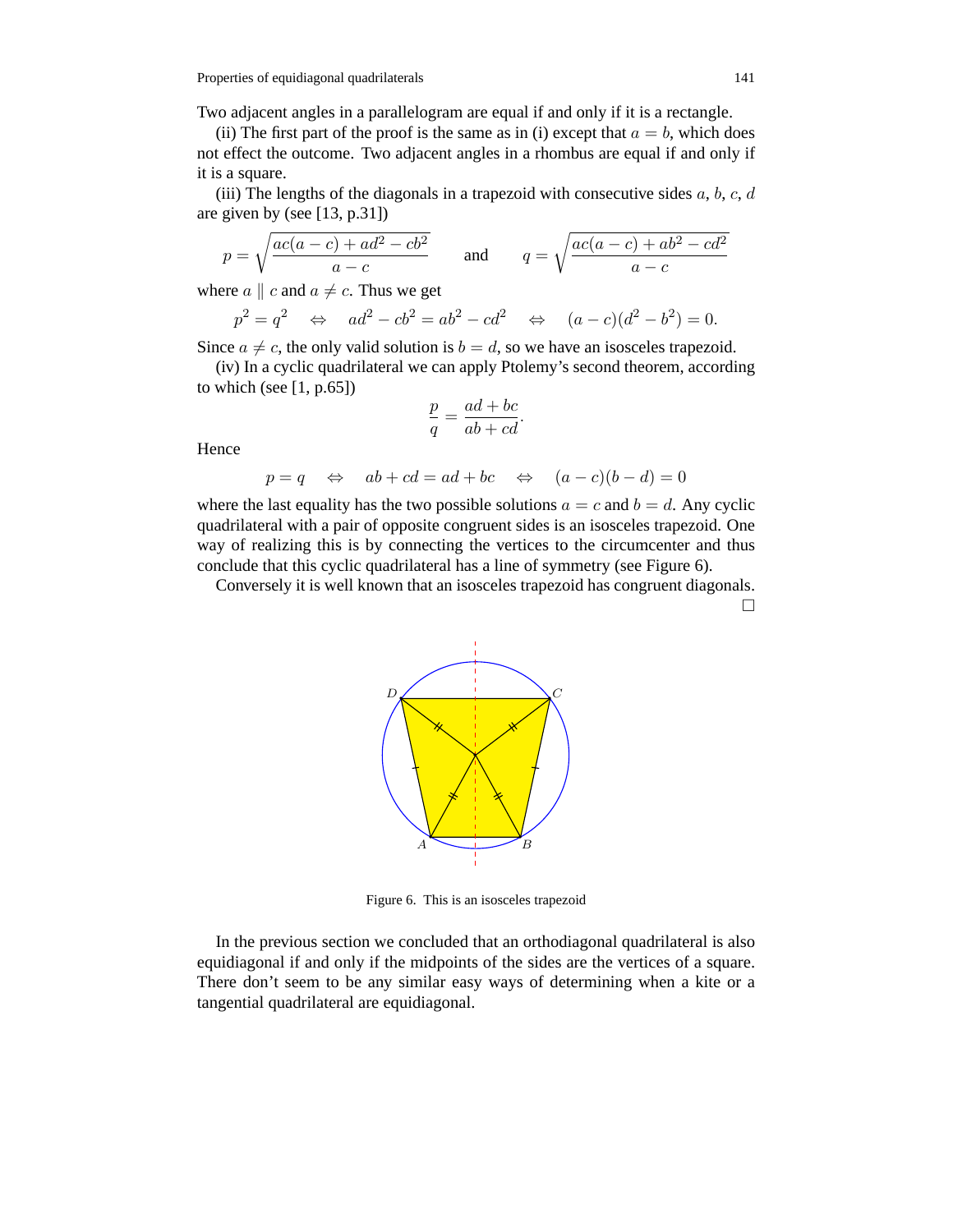## **6. The diagonal length in equidiagonal quadrilaterals**

We conclude this paper by discussing how the equal length of the diagonals in a general equidiagonal quadrilateral can be calculated given only the four sides, and also how this is related to finding the area of the quadrilateral. Thus this will lead up to a generalization of Theorem 16.

There is a formula relating the four sides and the two diagonals of a convex quadrilateral, sometimes known as Euler's four point relation. It is quite rare to find this relation in geometry books and even rarer to find a proof of it that does not involve determinants, so we start by deriving it here. For this purpose we need the following trigonometric formula.

**Lemma 18.** *For any two angles*  $\alpha$  *and*  $\beta$  *we have the identity* 

$$
\cos^{2} \alpha + \cos^{2} \beta + \cos^{2} (\alpha + \beta) - 2 \cos \alpha \cos \beta \cos (\alpha + \beta) = 1.
$$

*Proof.* The addition formula for cosines can be rewritten in the form

 $\cos \alpha \cos \beta - \cos (\alpha + \beta) = \sin \alpha \sin \beta$ .

Squaring both sides, we have

$$
(\cos \alpha \cos \beta - \cos (\alpha + \beta))^2 = (1 - \cos^2 \alpha)(1 - \cos^2 \beta).
$$

Now the identity follows after expansion and simplification.  $\Box$ 

The following relation has been derived independently by several mathematicians. It cannot be factored, but there are several ways to collect the terms. The version we present with only four terms is definitely one of the most compact, and except for some basic algebra we only use the law of cosines in the short proof.

**Theorem 19** (Euler's four point relation)**.** *In all convex quadrilaterals with consecutive sides* a*,* b*,* c*,* d *and diagonals* p*,* q*, it holds that*

$$
p2q2(a2 + b2 + c2 + d2 - p2 - q2) - (a2 – b2 + c2 – d2)(a2c2 – b2d2)
$$
  
- p<sup>2</sup>(a<sup>2</sup> – d<sup>2</sup>)(b<sup>2</sup> – c<sup>2</sup>) + q<sup>2</sup>(a<sup>2</sup> – b<sup>2</sup>)(c<sup>2</sup> – d<sup>2</sup>) = 0.

*Proof.* Let  $\alpha = \angle BAC$  and  $\beta = \angle DAC$  in quadrilateral ABCD. The law of cosines applied in triangles BAC, DAC and ABD yields respectively (see Figure 7)

$$
\cos \alpha = \frac{a^2 + p^2 - b^2}{2ap}, \quad \cos \beta = \frac{d^2 + p^2 - c^2}{2dp}, \quad \cos (\alpha + \beta) = \frac{a^2 + d^2 - q^2}{2ad}.
$$

Inserting these into the identity in Lemma 18 and multiplying both sides of the equation by the least common multiple  $4a^2d^2p^2$ , we get after simplification

$$
d^{2}(a^{2} + p^{2} - b^{2})^{2} + a^{2}(d^{2} + p^{2} - c^{2})^{2} + p^{2}(a^{2} + d^{2} - q^{2})^{2}
$$

$$
- (a^{2} + p^{2} - b^{2})(d^{2} + p^{2} - c^{2})(a^{2} + d^{2} - q^{2}) = 4a^{2}d^{2}p^{2}.
$$

Now expanding these expressions and collecting similar terms results in Euler's four point relation.<sup>3</sup>

<sup>&</sup>lt;sup>3</sup>The history of this six variable polynomial dates back to the 15th century, and it is closely related to the volume of a tetrahedron. The Italian painter Piero della Francesca was also interested in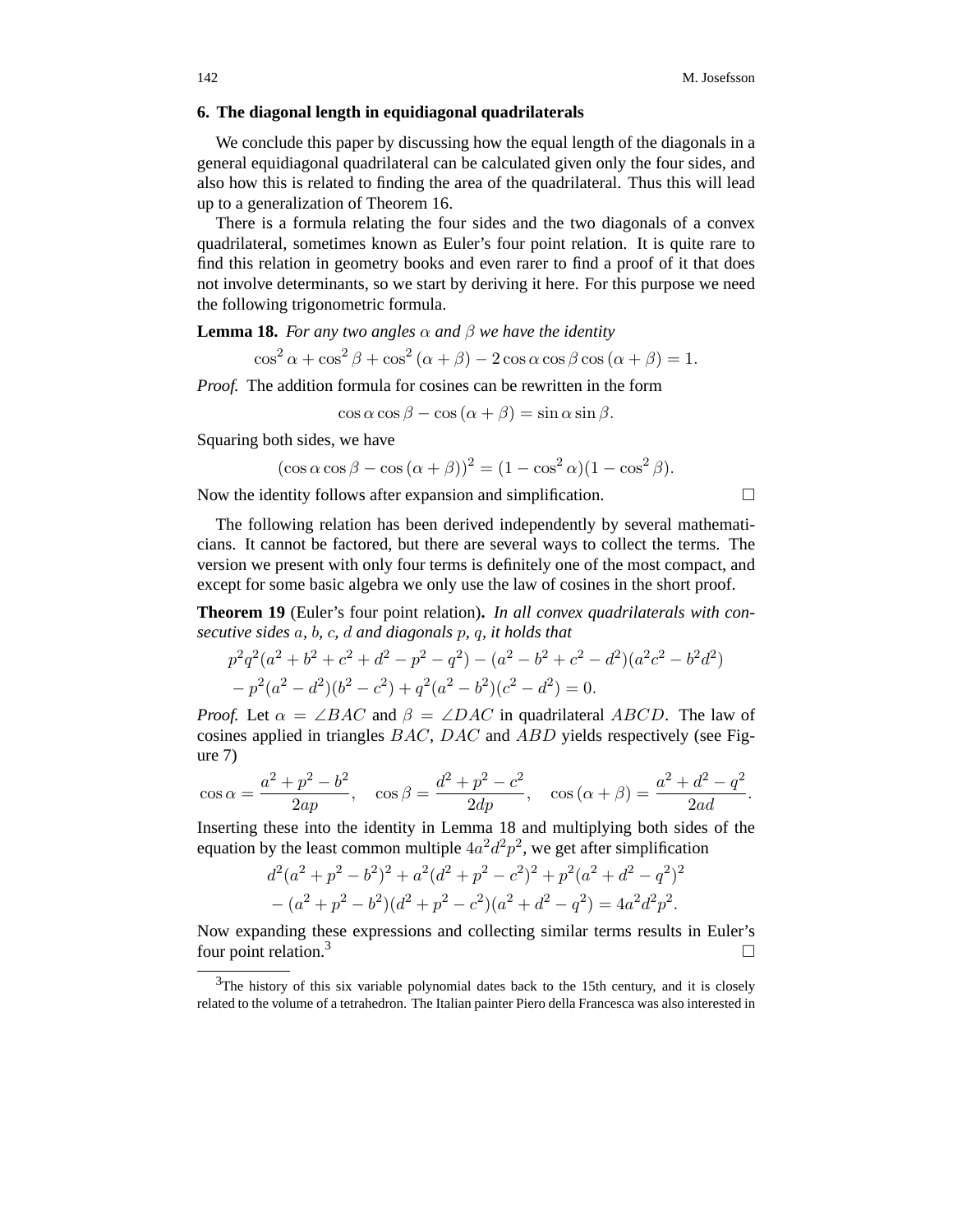

Figure 7. Using the law of cosines in three subtriangles

Returning to the initial goal of calculating the length of the equal diagonals, we set  $p = q$  in Theorem 19. This results in the following cubic equation in  $p^2$ .

$$
2p6 - (a2 + b2 + c2 + d2)p4 + ((a2 + c2)(b2 + d2) - 2(a2c2 + b2d2))p2 + (a2 - b2 + c2 - d2)(a2c2 - b2d2) = 0.
$$

Cubic equations have been solved for five centuries and there are several different solution methods known. However they all have one thing in common as anyone who has used one of them has noticed: the expressions for the roots they produce are very complicated and in most of the times completely useless. In fact, solving a cubic equation with coefficients like the one above with a computer algebra system can produce several pages of output formulas. Should it be necessary in a practical situation, a numerical solution (on a calculator or computer) is almost always preferable.

After having solved the cubic equation numerically, the area of the equidiagonal quadrilateral (with  $p = q$ ) is given by the formula of Staudt (see [16, p.35])

$$
K = \frac{1}{4}\sqrt{4p^4 - (a^2 - b^2 + c^2 - d^2)^2}.
$$

So it may come as a little disappointment that we did not get a nice formula for the diagonals and the area like in the case when the diagonals are also perpendicular. There are however lots of cubic equations arising when solving problems in the geometry of triangles and quadrilaterals, so this is quite a common occurrence. On

geometry and derived a formula for the volume *V* of a tetrahedron expressed in terms of its six edges. The formula states that the left hand side of the equation in Theorem 19 is equal to  $144V<sup>2</sup>$ . The formula was rediscovered in the 16th century by the Italian mathematician Niccolo Fontana Tartaglia, ` who was also involved in the first solution of the cubic equation. In the 18th century the famous Swiss mathematician Leonhard Euler solved the same problem. The invention of determinants made it possible for the 19th century British mathematician Arthur Cayley to express the tetrahedron volume in a very compact form using the so called Cayley-Menger determinant. We do not know which one of these gentlemen was the first to conclude that setting the tetrahedron volume equal to zero would result in an interesting identity for quadrilaterals. A trigonometric derivation that did not involve the tetrahedron has surely been known at least since the 19th century when several mathematicians made thorough trigonometric studies of the geometry of quadrilaterals.